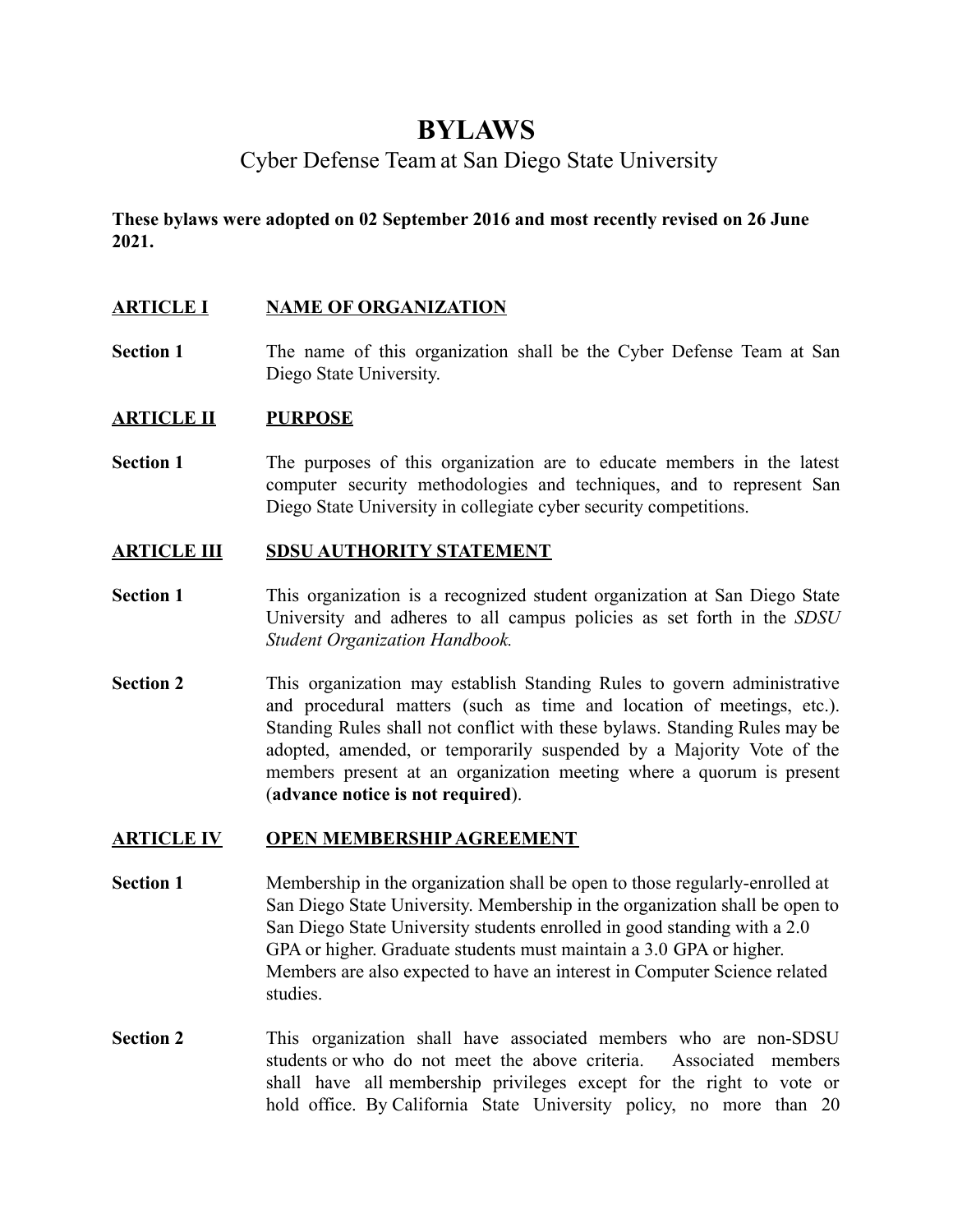percent of the membership shall be individuals who are not CSU students (e.g., community members, students at other colleges, etc.)

- **Section 3** Eligibility for membership or appointed or elected student officer positions may not be limited on the basis of race, religion, national origin, ethnicity, color, age, gender, gender identity, marital status, citizenship, sexual orientation, or disability. The organization shall have no rules or policies that discriminate on the basis of race, religion, national origin, ethnicity, color, age, gender, gender identity, marital status, citizenship, sexual orientation, or disability.
- **Section 4 '**Good standing' membership is defined as having paid all dues and fees, attending a minimum of two-thirds of all meetings from the start of their individual membership, and all competition commitments with the exception of an excused absence. Good standing members are eligible to vote and run for office. The Executive Committee must be notified of any absences 24 hours prior to a function or event and 72 hours prior to a competition for it to be considered an excused absence, barring unforeseen emergency or other extraordinary circumstance.
- **Section 5** Concerning competitions and conferences, all members must adhere to the event's rules. The Executive Committee can choose competition and conference participants based upon attendance, participation, seniority, academic class, and overall club commitment. The Executive Committee reserves the right to add, remove, or change competitive members on any team at any time – as well as reassess conference attendees – for the stated reasons.

# **ARTICLE V OFFICERS**

**Section 1** The Officers of the organization shall, in order of precedence, be the President, Vice President, Treasurer, System Administrator, Secretary, and Jobs and Competition Liaison.

#### **Section 2 Positions and Duties of Officers:**

a. The President shall serve as the chief executive officer of the organization and shall preside at all meetings of the organization. The President is responsible for the growth and expansion of the organization. The President shall be the official spokesperson of the organization, representing the policies, views, and opinions of the organization in its relations with the campus and community at large. The President shall appoint all committees and committee chairs. The President shall be an ex officio member of all committees. The President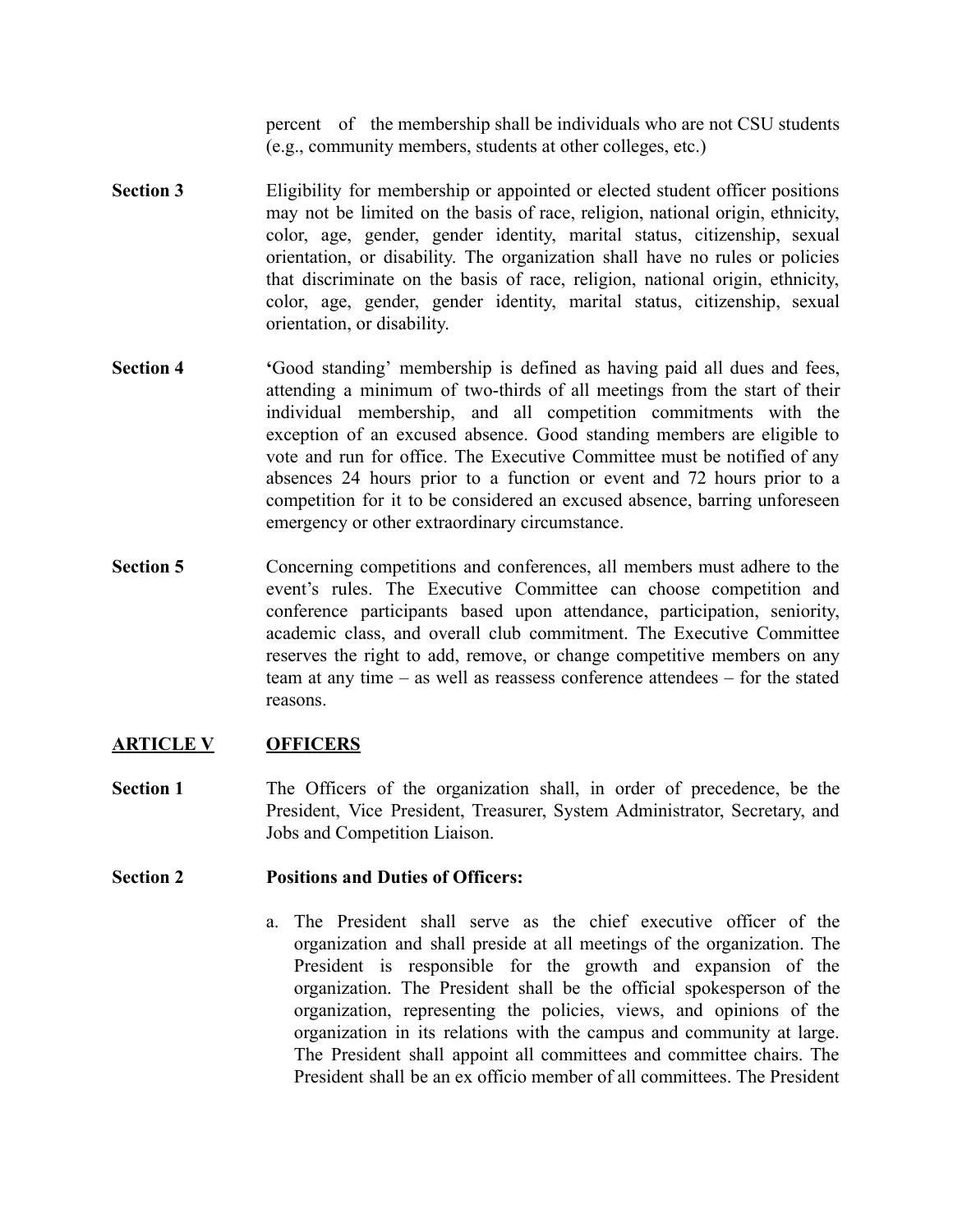shall have such further powers and duties as may be prescribed by the organization.

- b. The Vice President shall preside at organization meetings in the absence of the President. The Vice President shall perform all legal duties assigned by the President. The Vice President shall assume the office of President if the office becomes vacant. The Vice President is responsible for planning, designing, and teaching computer security skills to the Membership.
- c. The Treasurer shall handle all financial affairs and budgeting of the organization, maintain all necessary accounting records, and prepare monthly financial reports for the Executive Committee. Said records shall be maintained in accordance with generally accepted accounting principles. The Treasurer shall collect and deposit all dues and fees. The Treasurer shall maintain bank accounts in the organization's name, requiring signatures of both the Treasurer and President for authorized disbursements.
- d. The System Administrator shall manage the organization's equipment and internal network. The System Administrator shall be responsible for the storage and maintenance of any networking or technical assets. The System Administrator shall be ready to deploy and manage a training attack/defense network and topic-specific exercises from which members can ethically practice cyber security techniques.
- e. The Secretary shall take minutes at all meetings of the organization (both Membership and Executive Committee meetings), keep these minutes on file, and submit required copies to all organization members. The Secretary shall be responsible for all organization correspondence and shall keep copies thereof on file. The Secretary shall maintain membership records and attendance for the organization.
- f. The Jobs & Competitions Liaison (JCL) shall facilitate a close working relationship between the organization and competition officials. The JCL shall be responsible for finding eligible competitions for the organization to participate in. The JCL shall also be responsible for notifying the organization of competition rules and requirements. The JCL shall prepare organization members for competitions.
- g. Outgoing Officers shall debrief incoming Officers on their roles, responsibilities, and job functions before they leave office. This must be done before the spring semester ends. They shall explain the requirements of the office and help them find resources pertinent to their new roles.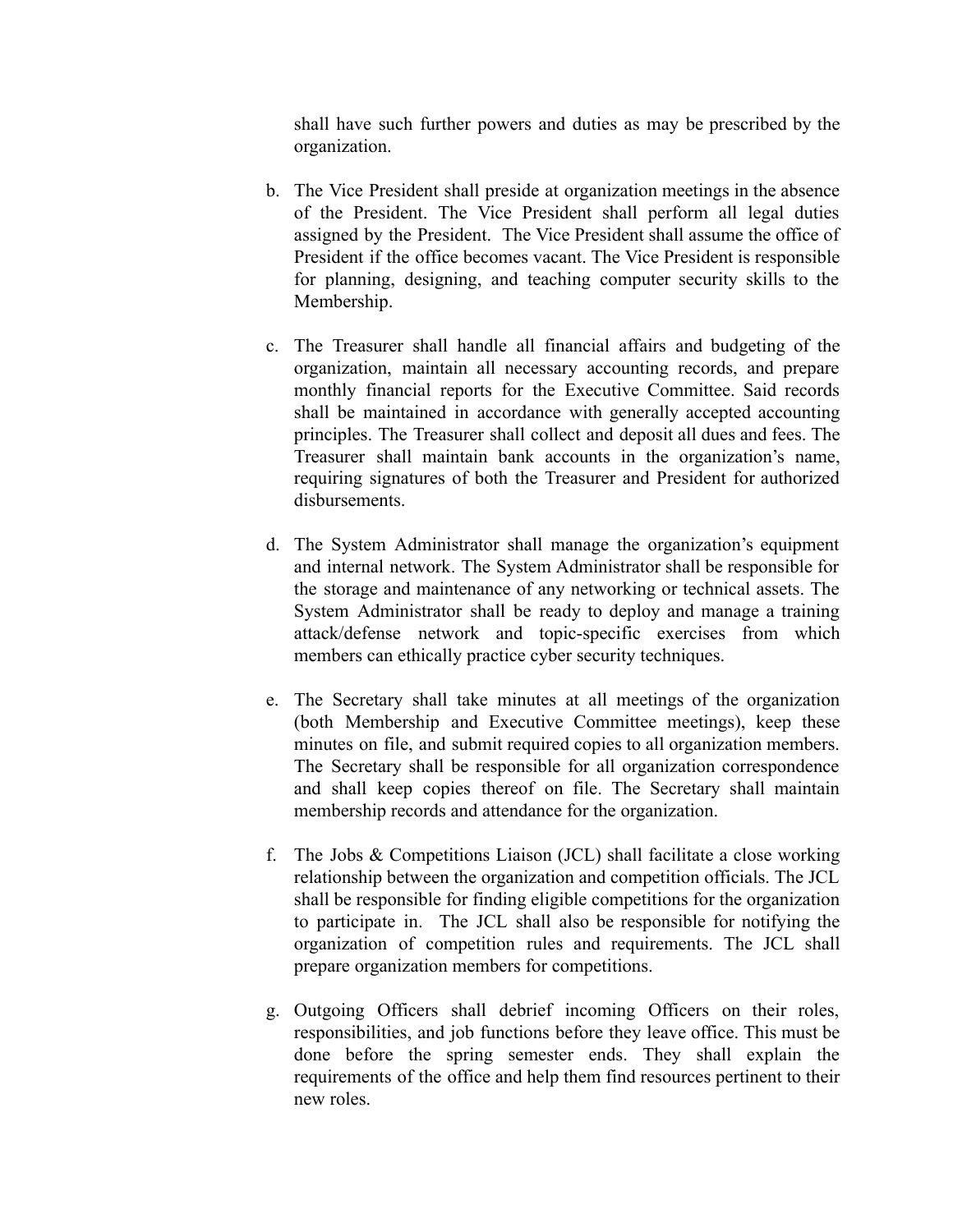**Section 3** Qualifications necessary to hold office in this organization are as follows:

California State University policies require that to be eligible for office, candidates must be in good standing with both the university and organization and regularly enrolled students at San Diego State University.

California State University policies require that the President and Treasurer maintain a minimum overall 2.0 grade point average each term and not be on probation of any kind. The President and Treasurer must be enrolled in at least six units (three units for graduate and credential students) each semester while holding office. Undergraduate students with over 150 semester units or 125 percent of the units required for a specific baccalaureate degree objective, whichever is greater, or graduate and credential students with over 50 semester units or 167 percent of the units required for the graduate or credential objective, whichever is greater, are ineligible to hold the office of President or Treasurer.

No member may hold more than one office. No member may serve more than two years in the same office.

### **ARTICLE VI SELECTION OF OFFICERS**

- **Section 1** The President, Vice President, Treasurer, Secretary, System Administrator, and JCL are elected annually. Elections are held at the end of each spring semester and shall take place at a regularly scheduled meeting of the organization at which a quorum is present. At least one week's notice shall be provided for any meeting at which an election is to be held.
- **Section 2** Official Nominations must be made at a minimum of a week before, but not more than one month before elections. Members may also nominate themselves for an office. Nominees may run as candidates only should they have attended a minimum of two-thirds of the annual required meetings. Members who join during the semester of elections shall only have their attendance for that semester observed. Members who fall short of the two-thirds requirement but have legitimate reason may be waived by a Majority Vote by the Executive Committee. Eligible members will be considered for the position should they accept their nomination.

With a Majority Executive Committee approval, the one week notification for potential candidates running for positions may be waived.

**Section 3** The Officers shall be elected in this order: President, Treasurer, Vice President, System Administrator, Secretary, and JCL.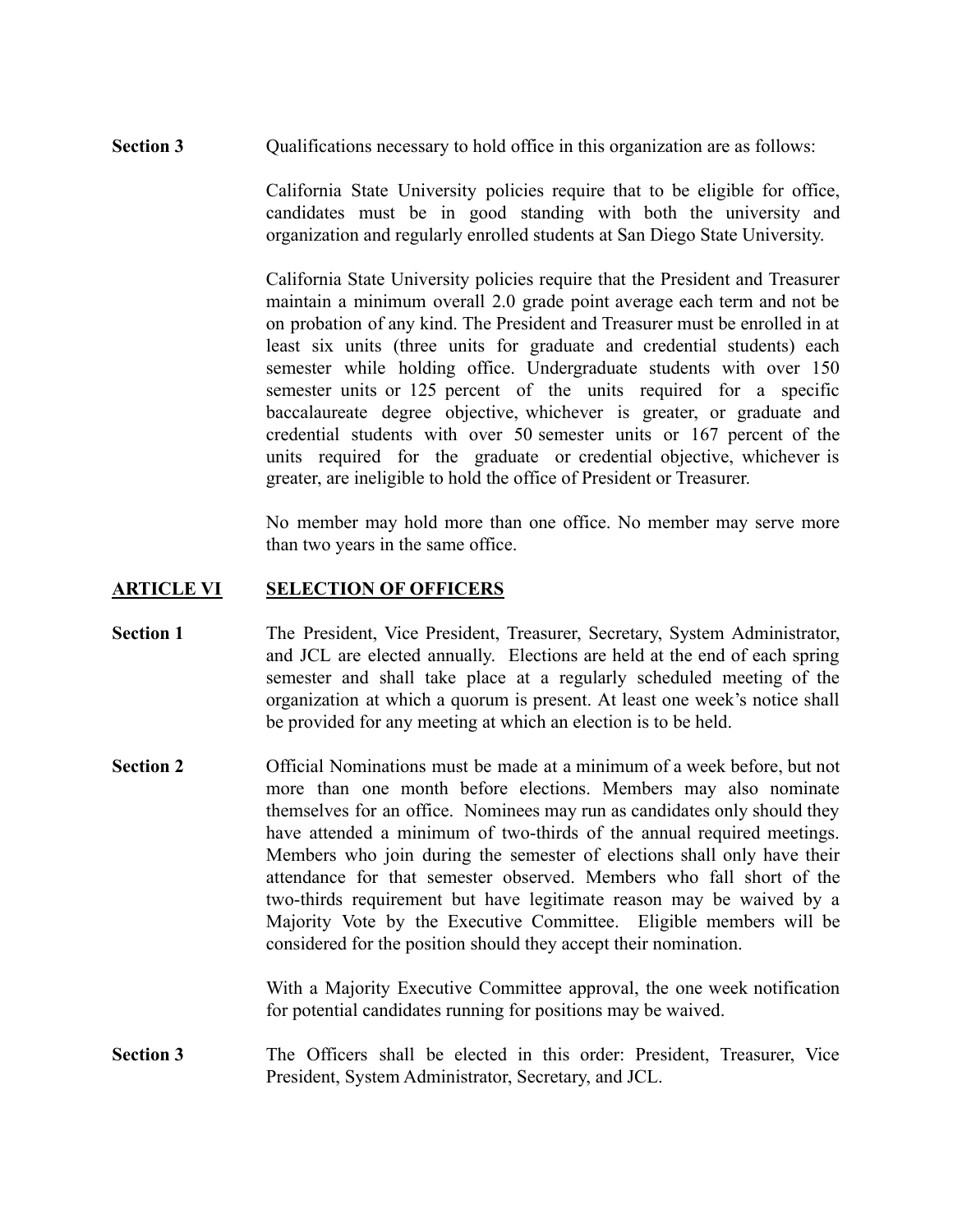- **Section 4** Officers shall be elected by a Plurality Vote of the Membership. If no candidate receives a Plurality Vote, a runoff election shall be held between the two candidates receiving the highest number of votes. In the event of a tie, there shall be a revote. If the result of the revote is still a tie, the election shall be decided by the flip of a coin.
- **Section 5** After a set of candidates present their cases for one of the desired positions, they must leave the room. The floor will be opened to discuss their qualifications, and feedback will remain open for any time up to thirty minutes in this state of privacy. Voting shall be conducted through the use of ballots (paper if possible) and counted by both the President and Secretary. At least one Advisor shall oversee the tallying of votes. If an Advisor finds potential wrongdoing in the election process, they may disqualify candidates as they see fit.
- **Section 6** The Executive Committee may appoint Deputy Officers for a single academic semester to support the organization's operations. Deputy Officer positions must be ratified by a Majority Vote of the Membership. The Executive Committee retains the right to dismiss a Deputy Officer at any time. Deputy Officers appointed do not have a vote in the Executive Committee. Potential Deputy Officer positions may include, but are not limited to:
	- a. The Event Planner shall plan and manage all events requested by the Executive Committee. The Event Planner shall request and acquire all required space for an event, including (but not limited to) General Body Meetings, competitions, and recruitment drives. The Event Planner shall attempt to create partnerships with local restaurants and food service organizations to provide catering at the events.
	- b. The Recruiting Officer shall manage and execute recruitment of new members and retention of all organizational members. The Recruiting Officer shall be the liaison between the organization and potential employers to provide employment opportunities and professional networking for the organization's members.
	- c. The Deputy System Administrator shall assist the System Administrator with the maintenance of systems creation of meeting content and any and all tasks that the System Administrator assigns to them.

#### **Section 7** Officers shall assume office the day after the last day of the spring semester and shall serve for one year or two academic semesters and one summer.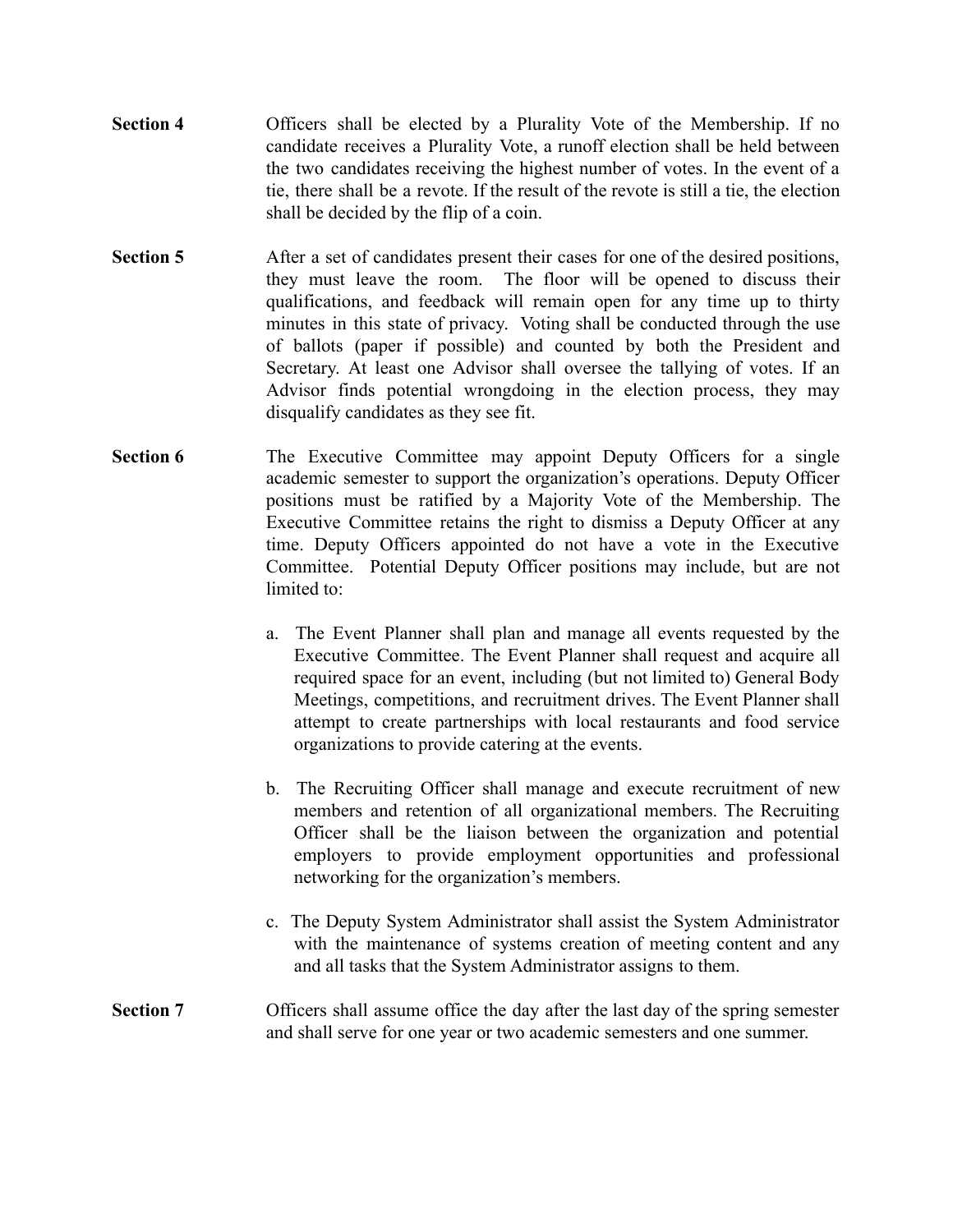**Section 8** Officers shall provide ample prior notice and/or have reasonable cause for missing Officer meetings; all Officers are required to attend all Officer Meetings.

# **ARTICLE VII MEETINGS**

- **Section 1** Regular meetings shall be scheduled weekly during the academic year and discretionary during the summer.
- **Section 2** Special meetings may be called by the President or a Majority of the Executive Committee. All members must be given a minimum of 24 hour's notice prior to the meeting time.
- **Section 3** Business cannot be conducted unless a quorum<sup>\*</sup> of the Membership is present.
- **Section 4** Members must be present to vote. Absentee or proxy voting is not permitted.
- **Section 5** Voting encompasses motioning for changes, participation in ratification or denial of policies, and selection of candidates for elections. All members in good standing within the organization and who have paid for their membership are permitted to vote.

# **ARTICLE VIII ADVISOR(S) CLAUSE**

- **Section 1** The organization shall appoint an individual employed as a faculty or staff member by San Diego State University to serve as the university advisor to this organization as required by the California State University. Auxiliary staff and student assistants are not eligible to serve as advisors. The advisor shall fulfill the responsibilities specified in the SDSU Student Organizations Handbook. Advisors shall serve on an academic year basis or until their successor has been selected.
- **Section 2** The organization may also appoint a Community Advisor, who is an alumni of the organization.

# **ARTICLE IX EXECUTIVE COMMITTEE**

- **Section 1** The Executive Committee shall consist of the elected and appointed Officers, with the Advisor(s) and Deputies serving as non-voting member(s).
- **Section 2** The Executive Committee shall meet weekly during the academic year. Special meetings may be called by the President or a Majority of the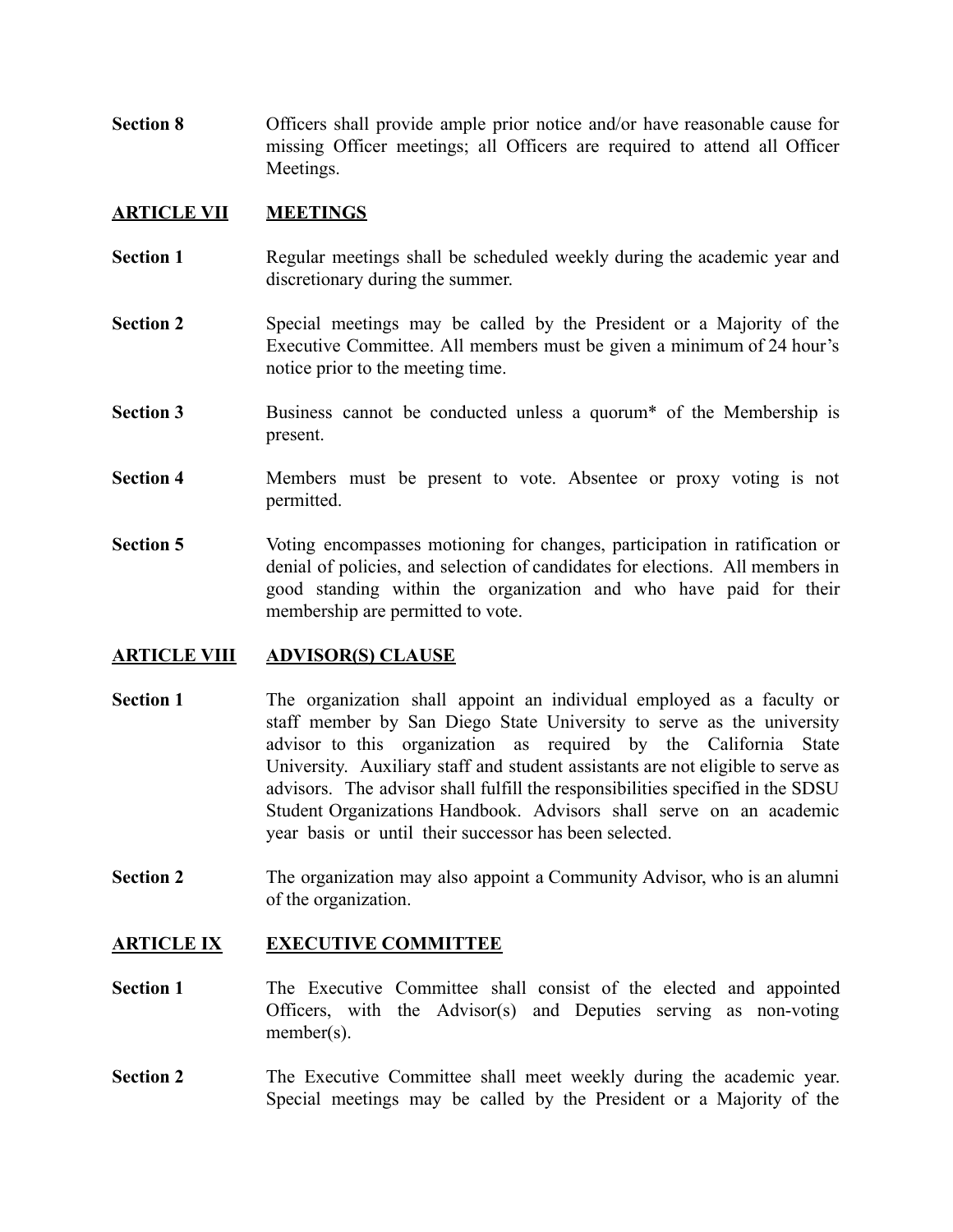Executive Committee. All members must be given 24 hour's notice of the meeting. A quorum shall consist of a Majority of the Executive Committee members.

- **Section 3** When necessary, Executive Committee business can be conducted via electronic communication or via online meetings.
- **Section 4** The Executive Committee shall have general supervision of the affairs of the organization between meetings and is authorized to take action when deemed necessary prior to the next meeting.
- **Section 5** The Executive Committee shall report to the Membership relevant actions taken between meetings. Except when it is too late to do so (such as when a contract has been executed), any actions taken by the Executive Committee may be rescinded or modified by the Membership by a Majority vote.

#### **ARTICLE X STANDING AND AD HOC COMMITTEES**

- **Section 1** The organization may have the following standing committees: Community Outreach, Membership, and Fundraising.
- **Section 2** The duties of the Standing Committees are as follows:

The Community Outreach committee is responsible for extending the organization's hand to the community and presenting a positive image for the organization.

The Membership committee is responsible for the recruitment and retention of the organization's members.

The Fundraising committee is responsible for efforts that attract money and services needed to carry out the purpose of the organization.

- **Section 3** The President and/or Executive Committee shall have the authority to establish ad hoc committees as may be necessary from time to time to carry out the work of the organization.
- **Section 4** The President and/or Executive Committee shall appoint the chairpersons and members of all committees.

#### **ARTICLE XI FINANCES CLAUSE**

- **Section 1** Membership dues shall be \$40 per semester.
- **Section 2** Dues shall be paid by the semester census.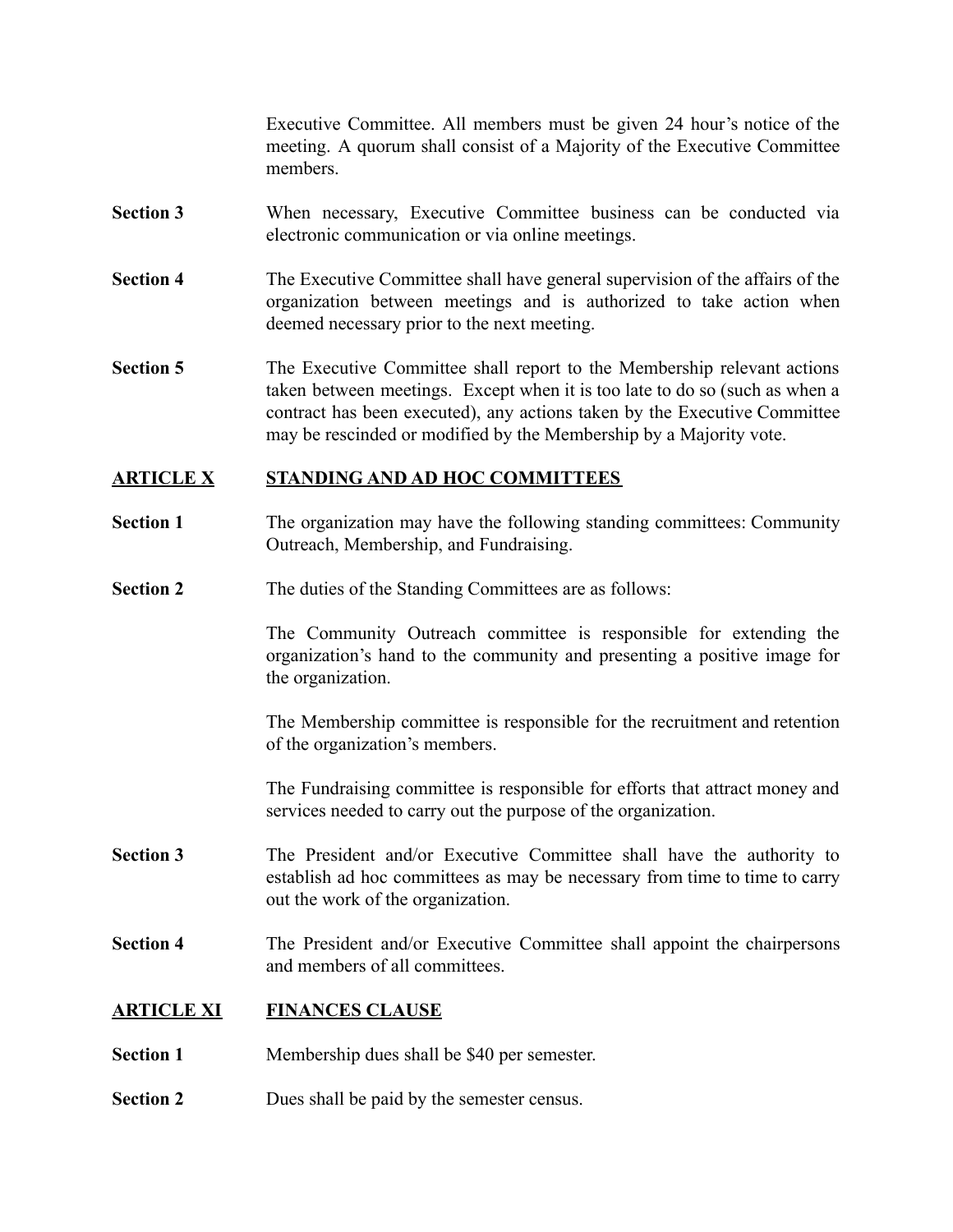- **Section 3** This organization has the ability to assess the Membership for special purposes. Assessments shall be determined by a quorum of the Membership at a regularly scheduled meeting.
- **Section 4** Members who have not paid their dues or special assessments by the due date shall be considered as not being in good standing and shall lose all Membership privileges, including voting and competing, until the dues are paid in full.
- **Section 5** If the Executive Committee deems it necessary, the Treasurer may propose a semester budget to be voted upon by the Executive Committee no later than the second general body meeting of the academic semester. The approved operating budget may be shown to members at the second general body meeting; the full balance sheet shall not be discussed with the general Membership.
- **Section 6** Organization funds shall not be used to purchase or reimburse members for alcoholic beverages, illegal drugs, smoking of any kind, or unrelated club activities.

#### **ARTICLE XII DISCIPLINARY PROCEDURES**

- **Section 1** When a member believes that another member has engaged in conduct that is detrimental to the organization, a written charge may be filed with the Executive Committee. The Executive Committee shall review the charges and may conduct a preliminary investigation if deemed appropriate. If the preliminary investigation concludes that misconduct appears to have occurred, the Executive Committee shall conduct a hearing on the matter. The member alleged to have engaged in the misconduct shall be given at least 72 hour's notice of the hearing and be given an opportunity to present a defense. By a Majority Vote, the Executive Committee shall determine whether misconduct occurred. If it determines that misconduct did occur, the Executive Committee shall prepare a report to the Membership of its findings and recommended sanctions, which may include expulsion, suspension, or lesser sanction(s) including, but not limited to, a reprimand, removal from office, a fine or corrective remedies.
- **Section 2** The Membership shall review the hearing report from the executive session, and the member accused of misconduct shall have an opportunity to rebut the information in the report. After providing a statement to the Membership, the member accused of misconduct shall leave the room for the remainder of the deliberations.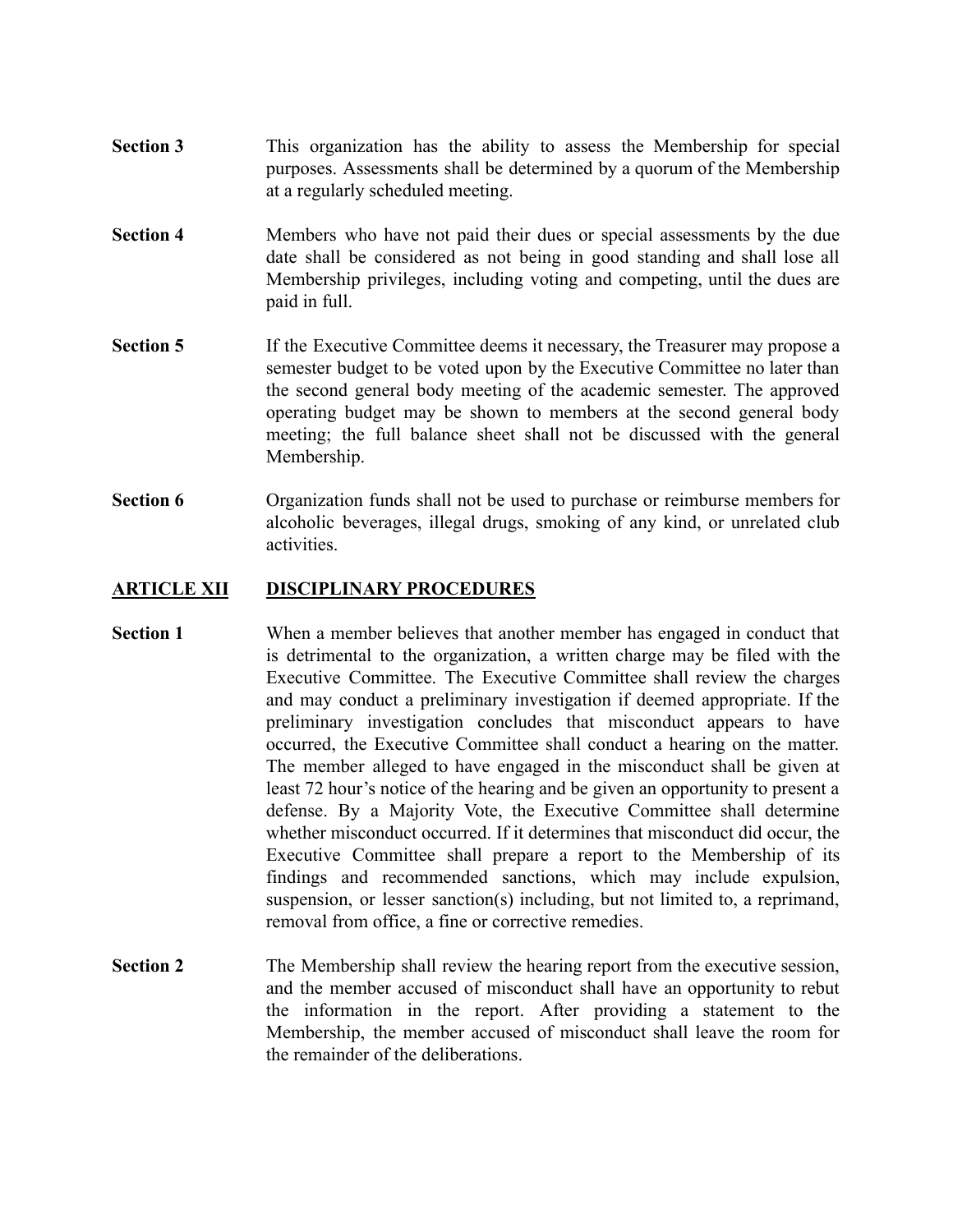- **Section 3** The Membership shall, by a Supermajority vote, ratify the Executive Committee's recommendation. The accused member shall be immediately notified of the outcome. In the case that the recommendation is not ratified, the Executive Committee may reconvene and post a new recommendation for consideration by the Membership.
- **Section 4** By a Supermajority vote, the Membership may reinstate a member who has been suspended or expelled.
- **Section 5** Officers may also be recalled by the Membership for just cause. To initiate a recall election, a petition signed by the Majority of the Membership must be submitted at a regular meeting and a recall vote shall be taken at the next regular meeting. The officer subject to recall shall be given written notice of the recall at least 72 hours prior to the meeting at which the recall vote will be held and shall be given an opportunity to provide a defense. A Supermajority\* Vote of the general body is required to expel an officer.
- **Section 6** If an Officer is not performing their duties to the satisfaction of the other members of the Executive Committee, a unanimous vote of the remaining Officers shall be required for a temporary suspension of that officer for no less than two weeks, but for no more than four weeks; a unanimous vote of the remaining Officers will be required to expel an Officer from their position.
- **Section 7** In the case of a suspension, the Executive Committee shall appoint someone to temporarily fill that role, fulfilled by a Majority Vote of the Executive Committee; the temporary substitute must be in good standing, and must meet all other stipulations of these bylaws. The Faculty and Staff Advisor(s) may additionally be considered as candidate substitutes, at the Executive Committee's discretion.
- **Section 8** If suspension is applicable, the remaining members of the Executive Committee shall determine its terms. At a minimum, the suspended Officer shall not attend Committee meetings, and shall not perform the duties of the office from which they have been suspended.
- **Section 9** If the position of President becomes vacant as a result of resignation, ineligibility, expulsion, or recall, the Vice President shall assume the office of President. Vacancies in any other elected office shall be filled by the process spelled out in Section 10.
- **Section 10** In the case of expelling an Officer from their position, the general Membership shall be notified, candidates shall be solicited, and an election of the general voting Membership will determine that office's successor within two general meetings of the club (one to notify the Membership and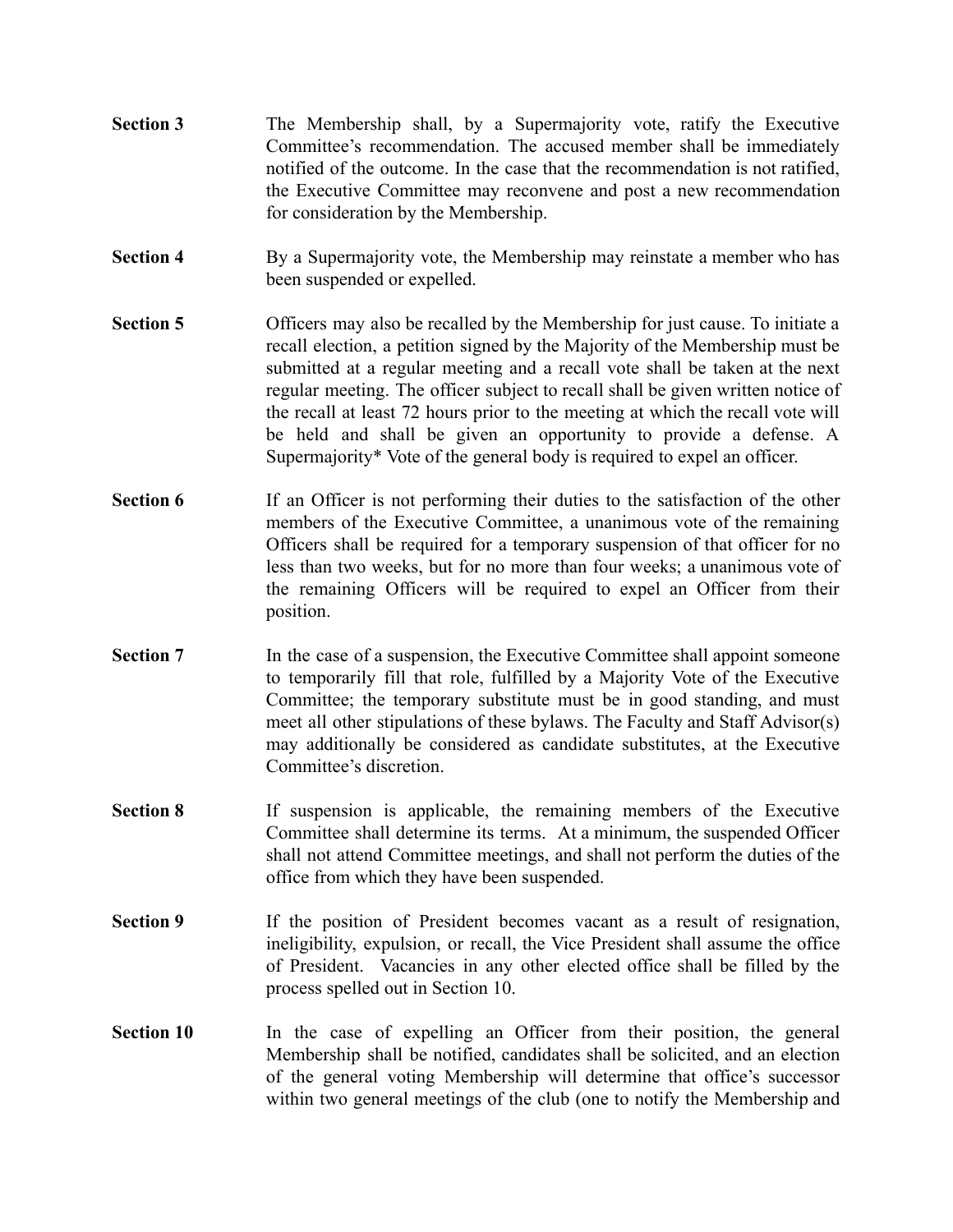solicit candidates, one for the election), inclusive of the meeting at which the vacancy is announced.

Nominations may be made at the meeting after the vacancy is announced, and nominations may also be made from the floor at the time of the election. The Executive Committee may additionally appoint a temporary replacement until election, by the process spelled out in Section 7.

#### **ARTICLE XIII AMENDMENTS AND POLICIES**

- **Section 1** Proposed amendments to these bylaws shall be presented to the Membership, in writing, one meeting prior to the meeting where the amendment will be voted upon. The Executive Committee shall review and make recommendations on all bylaw revisions prior to consideration by the Membership.
- **Section 2** Bylaw amendments require approval by a Supermajority of the voting members present at a regular meeting. The amendment shall be effective immediately unless otherwise stipulated in the amendment.
- **Section 3** A copy of any amendments to these bylaws must be submitted to the Student Life & Leadership Office at San Diego State University within two weeks after adoption.
- **Section 4** The Executive Committee also reserves the right to append policies, which are smaller caliber additions to the By-laws. Policies will be enacted only after a Supermajority vote by Membership at a regular meeting, and existing policies may be overturned in the same manner.

#### **GLOSSARY OF SIGNIFICANT TERMS**

| Advisor                | See also: Faculty Advisor.                                                                                                                                                                        |
|------------------------|---------------------------------------------------------------------------------------------------------------------------------------------------------------------------------------------------|
| Community<br>Advisor   | An organization-appointed member who is an alumni of the organization.                                                                                                                            |
| <b>Deputy Officer</b>  | A Member of the organization appointed by the Executive Committee for<br>the purpose of supporting the organization's operations. Such Deputies do<br>not have a vote in the Executive Committee. |
| Executive<br>Committee | The Executive Committee shall consist of the elected and appointed<br>Officers, with the Advisor(s) and Deputies serving as non-voting members.                                                   |